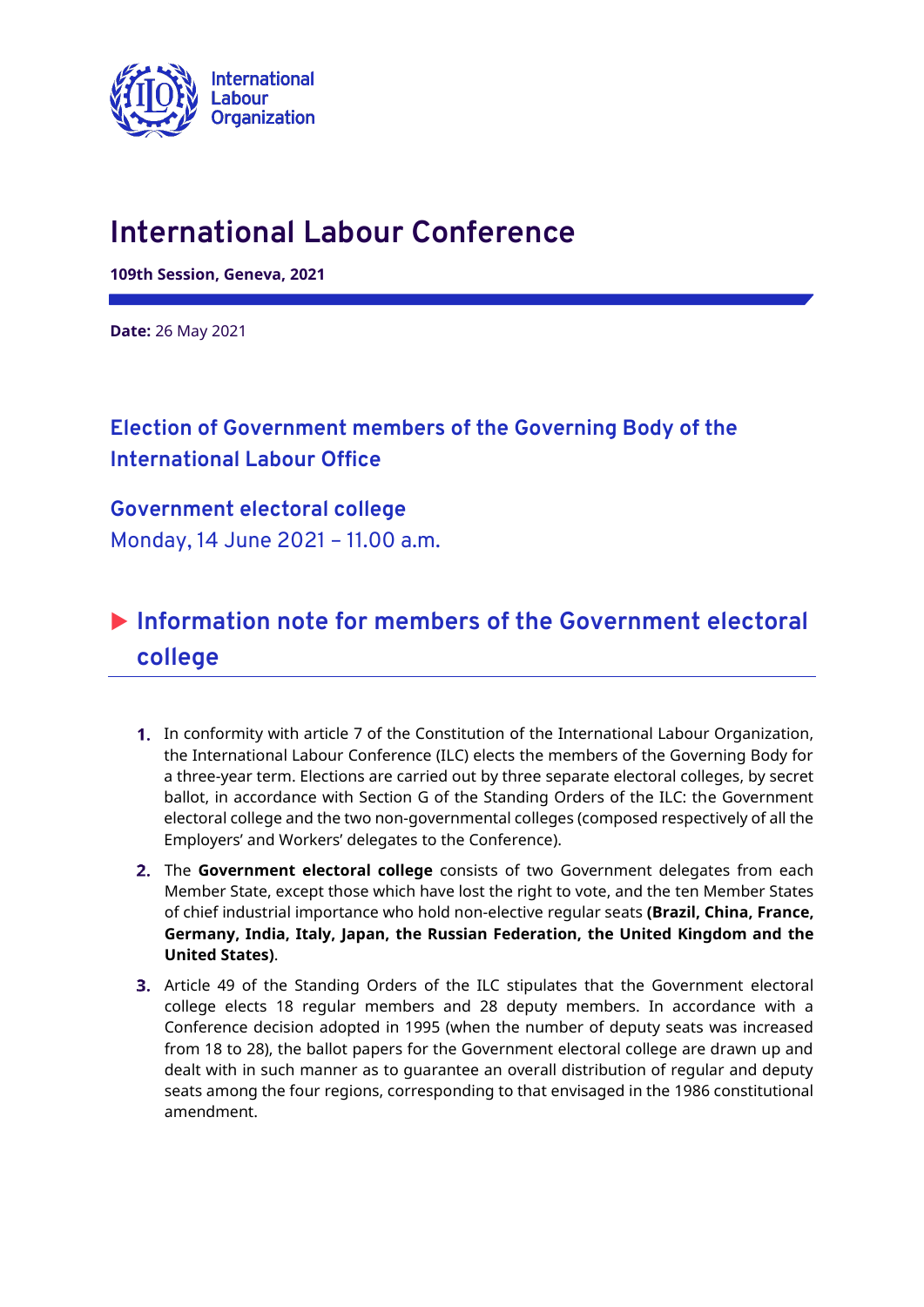4. The following table gives a breakdown of the number of seats available for each region during the June 2021-June 2024 term of office:

| <b>Regions</b>          | <b>Regular members</b> |          | <b>Deputy</b> | <b>Total</b>   |              |
|-------------------------|------------------------|----------|---------------|----------------|--------------|
|                         | Non-<br>elective**     | Elective | members       | elective seats | <b>Total</b> |
| Africa*                 | 0                      | 6        | 8             | 14             | 14           |
| Americas*               | 2                      | 5        | 5             | 10             | 12           |
| Asia and the<br>Pacific | 3                      | 4        | 8             | 12             | 15           |
| Europe                  | 5                      | 3        |               | 10             | 15           |
| <b>Total</b>            | 10                     | 18       | 28            | 46             | 56           |

\* Africa and the Americas share a "floating" deputy member seat which alternates between the two groups for each Governing Body term of office. Since that seat was attributed to the Americas group for the June 2017–June 2021 term, it will be held by the Africa group for the June 2021–June 2024 term. \*\* Held by States of chief industrial importance.

**5.** The four regions have carried out consultations on the basis of regional and subregional agreements for the distribution of seats, and propose the following candidates for election. Candidate countries for regular seats are highlighted in blue whilst candidate countries for deputy seats are highlighted in grey. For the 2021-24 election, the number of candidates is equal to the number of seats available in all four regions.

#### **AFRICA**

| Sub-region                  | <b>Central Africa</b>    | <b>East Africa</b>           | <b>North Africa</b>     | <b>Southern Africa</b>  | <b>West Africa</b> |
|-----------------------------|--------------------------|------------------------------|-------------------------|-------------------------|--------------------|
|                             | Burundi                  | Comoros                      | Algeria                 | Angola                  | Benin              |
|                             | Cameroon                 | Djibouti                     | Egypt                   | Botswana                | Burkina Faso       |
|                             | Central African Republic | Eritrea                      | Libya                   | Eswatini                | Cabo Verde         |
|                             | Chad                     | Ethiopia                     | Mauritania              | Lesotho                 | Côte d'Ivoire      |
|                             | Congo                    | Kenya                        | <b>Morocco</b>          | Malawi                  | Gambia             |
|                             | Congo, Dem. Republic of  | Madagascar                   | Tunisia                 | Mozambique              | Ghana              |
|                             | Equatorial Guinea        | <b>Mauritius</b>             |                         | Namibia                 | Guinea             |
| <b>Member States</b>        | Gabon                    | Rwanda                       |                         | South Africa            | Guinea-Bissau      |
|                             | Sao Tome and Principe    | Seychelles                   |                         | Zambia                  | Liberia            |
|                             |                          | Somalia                      |                         | Zimbabwe                | Mali               |
|                             |                          | South Sudan                  |                         |                         | Niger              |
|                             |                          | Sudan                        |                         |                         | Nigeria            |
|                             |                          | Tanzania, United Republic of |                         |                         | Senegal            |
|                             |                          | Uganda                       |                         |                         | Sierra Leone       |
|                             |                          |                              |                         |                         | Togo               |
| <b>Regular seats</b>        |                          | $\overline{2}$               |                         |                         |                    |
| <b>Deputy seats</b>         |                          |                              |                         | $\overline{\mathbf{c}}$ |                    |
| <b>Total elective seats</b> |                          | 3                            | $\overline{\mathbf{3}}$ | 3                       |                    |

#### **AMERICAS**

| Sub-region                  | <b>North America</b> | <b>Central America</b> | <b>Caribbean countries</b> | <b>Andean countries</b> | <b>South America</b> |
|-----------------------------|----------------------|------------------------|----------------------------|-------------------------|----------------------|
|                             | Canada               | Costa Rica             | Antigua and Barbuda        | Bolivia,                | Argentina            |
|                             | <b>Mexico</b>        | Dominican Rep.         | <b>Bahamas</b>             | Plurinational State of  | Chile                |
|                             |                      | El Salvador            | <b>Barbados</b>            | Colombia                | Paraguay             |
|                             |                      | Guatemala              | Belize                     | Ecuador                 | Uruguay              |
|                             |                      | Haiti                  | Cuba                       | Peru                    |                      |
|                             |                      | Honduras               | Dominica                   | Venezuela,              |                      |
|                             |                      | Nicaragua              | Grenada                    | Bolivarian Rep. of      |                      |
| <b>Member States</b>        |                      | Panama                 | Guyana                     |                         |                      |
|                             |                      |                        | Jamaica                    |                         |                      |
|                             |                      |                        | Saint Kitts and Nevis      |                         |                      |
|                             |                      |                        | Saint Lucia                |                         |                      |
|                             |                      |                        | Saint Vincent              |                         |                      |
|                             |                      |                        | and the Grenadines         |                         |                      |
|                             |                      |                        | Suriname                   |                         |                      |
|                             |                      |                        | Trinidad and Tobago        |                         |                      |
| <b>Regular seats</b>        |                      |                        |                            |                         |                      |
| <b>Deputy seats</b>         |                      |                        |                            |                         |                      |
| <b>Total elective seats</b> |                      |                        |                            |                         |                      |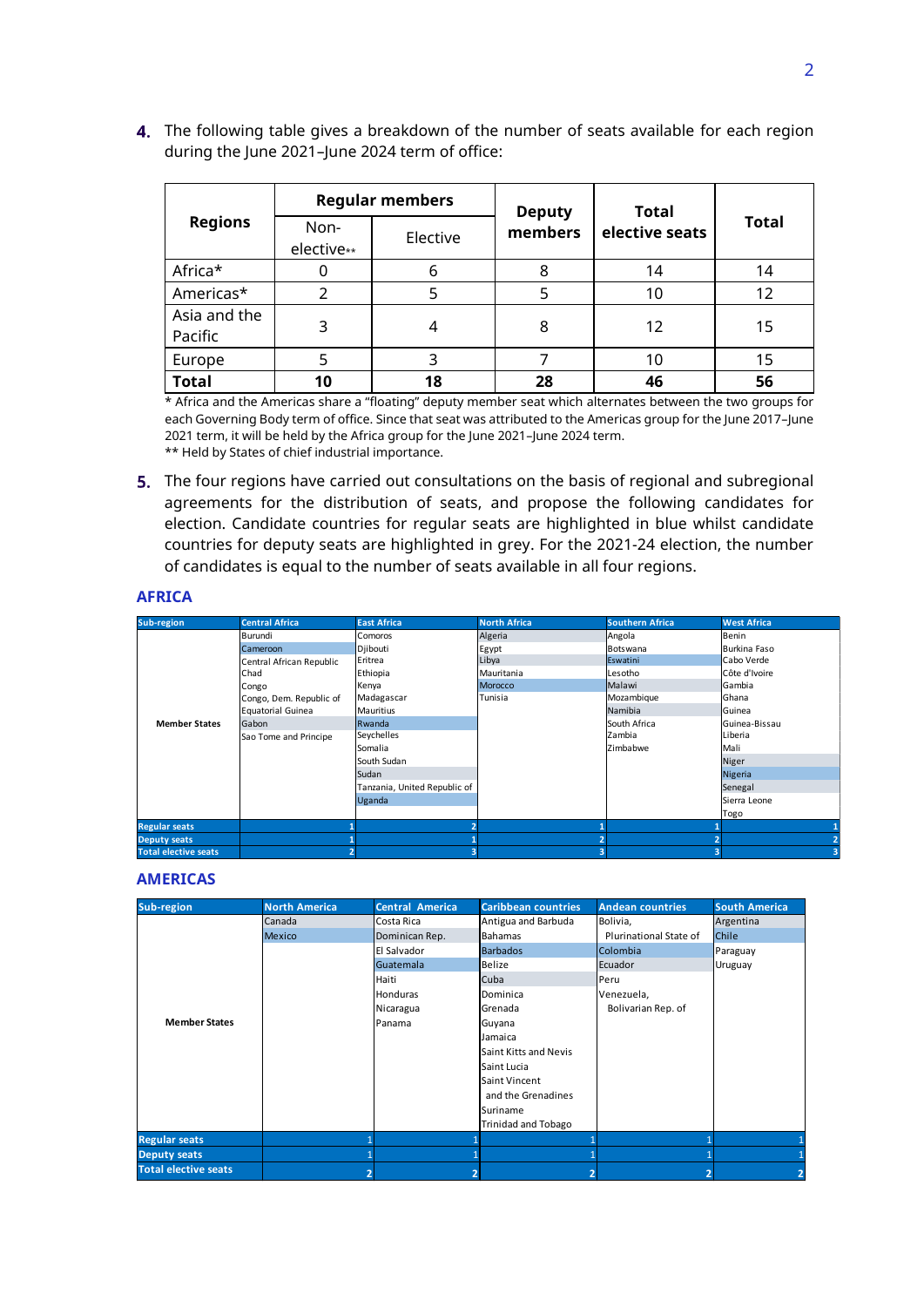#### **ASIA AND THE PACIFIC**

| Sub-region                  | <b>Central Asia</b>       | <b>Far East/Pacific</b> | <b>South East Asia</b>           | <b>Western Asia</b>         |
|-----------------------------|---------------------------|-------------------------|----------------------------------|-----------------------------|
|                             | Afghanistan               | Australia               | Brunei Darussalam                | Bahrain                     |
|                             | Bangladesh                | Cook Islands            | Cambodia                         | Iraq                        |
|                             | Iran, Islamic Republic of | Fiji                    | Indonesia                        | Jordan                      |
|                             | <b>Maldives</b>           | Kiribati                | Lao People's Democratic Republic | Kuwait                      |
|                             | Nepal                     | Korea, Republic of      | Malaysia                         | Lebanon                     |
|                             | Pakistan                  | Marshall Islands        | Myanmar                          | Oman                        |
|                             | Sri Lanka                 | Mongolia                | Philippines                      | Qatar                       |
| <b>Member States</b>        |                           | New Zealand             | Singapore                        | Saudi Arabia                |
|                             |                           | Palau                   | Thailand                         | Syrian Arab Republic        |
|                             |                           | Papua New Guinea        | Viet Nam                         | <b>United Arab Emirates</b> |
|                             |                           | Samoa                   |                                  | Yemen                       |
|                             |                           | Solomon Islands         |                                  |                             |
|                             |                           | Timor-Leste             |                                  |                             |
|                             |                           | Tonga                   |                                  |                             |
|                             |                           | Tuvalu                  |                                  |                             |
|                             |                           | Vanuatu                 |                                  |                             |
| <b>Regular seats</b>        |                           |                         |                                  |                             |
| <b>Deputy seats</b>         |                           |                         |                                  |                             |
| <b>Total elective seats</b> |                           |                         |                                  |                             |

#### **EUROPE**

| <b>Sub-region</b>           | <b>Northern Europe</b> | <b>Central Europe</b> | <b>Southern Europe</b> | <b>Eastern Europe</b>  |                    |
|-----------------------------|------------------------|-----------------------|------------------------|------------------------|--------------------|
|                             | Denmark                | Austria               | Cyprus                 | Albania                | Lithuania          |
|                             | Finland                | Belgium               | Greece                 | Armenia                | Northern Macedonia |
|                             | Iceland                | Ireland               | Israel                 | Azerbaijan             | Moldova, Rep. of   |
|                             | Norway                 | Luxembourg            | Malta                  | <b>Belarus</b>         | Montenegro         |
|                             | Sweden                 | Netherlands           | Portugal               | Bosnia and Herzegovina | Poland             |
|                             |                        | Switzerland           | San Marino             | <b>Bulgaria</b>        | Romania            |
| <b>Member States</b>        |                        |                       | Spain                  | Croatia                | Serbia             |
|                             |                        |                       | Turkey                 | Czechia                | Slovakia           |
|                             |                        |                       |                        | Estonia                | Slovenia           |
|                             |                        |                       |                        | Georgia                | Tajikistan         |
|                             |                        |                       |                        | Hungary                | Turkmenistan       |
|                             |                        |                       |                        | Kazakhstan             | Ukraine            |
|                             |                        |                       |                        | Kyrgyzstan             | Uzbekistan         |
|                             |                        |                       |                        | Latvia                 |                    |
| <b>Regular seats</b>        |                        |                       |                        |                        |                    |
| <b>Deputy seats</b>         |                        |                       | п                      |                        |                    |
| <b>Total elective seats</b> |                        |                       |                        |                        |                    |

#### **Procedure**

- 6. As any other vote at the 109th Session of the Conference, the election will take place using an electronic voting system.
- 7. The Government electoral college as a whole will take two votes consecutively: first, for the regular members in each of the four regions; and then for the deputy members, in each of the four regions as well, in the following order: Africa, Americas, Asia and the Pacific, and Europe.
- 8. For each of the regular and deputy seats available to each region, the names of the candidates will appear in alphabetical order at the top of each electronic ballot above a horizontal line. The names of all other members of the region will appear below the horizontal line, also in alphabetical order.
- 9. While each regional group urges the members of other regional groups to vote for the agreed candidates in each region, it is possible for any member to vote for non candidate countries.